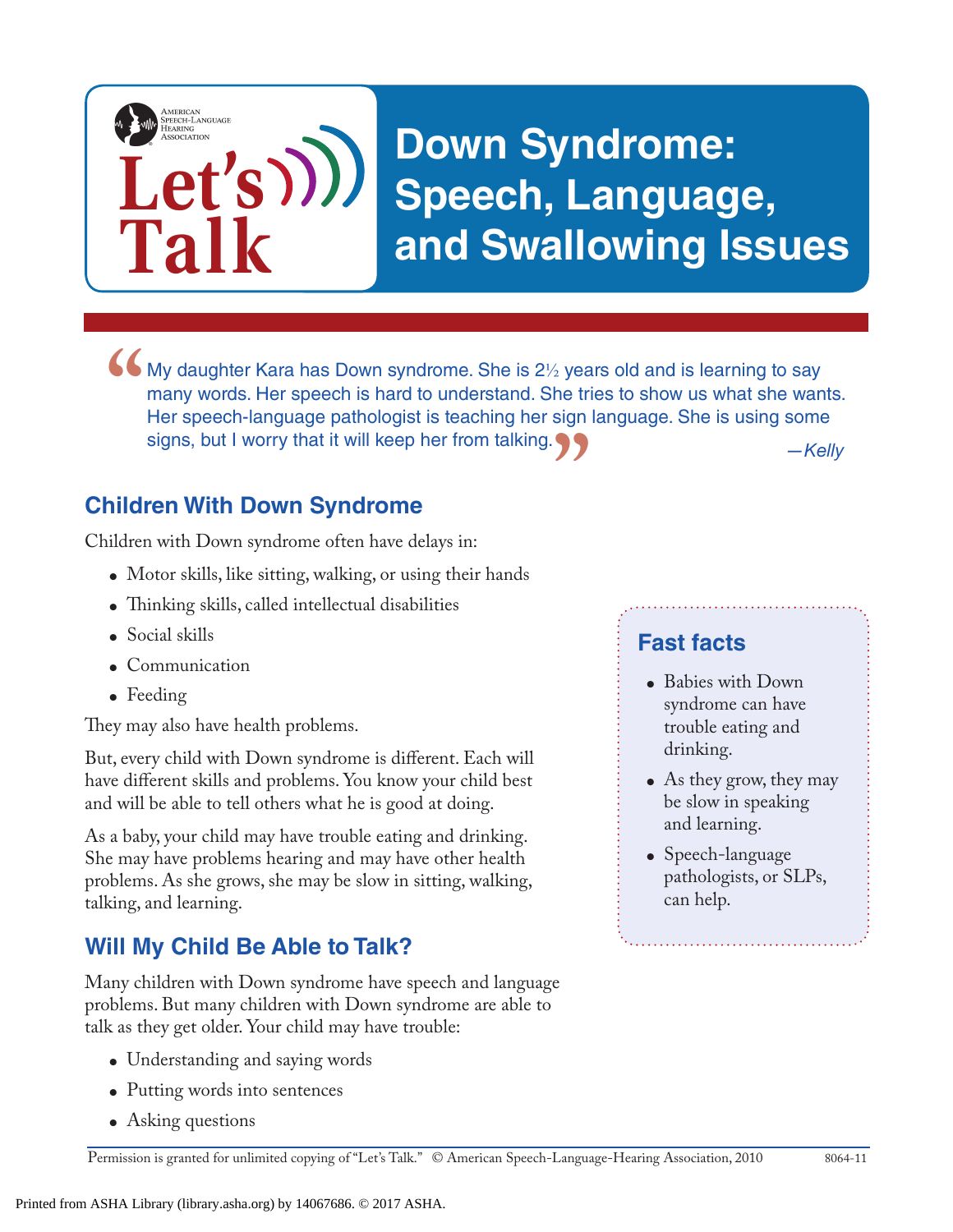

- Starting conversations
- Speaking clearly
- Remembering new information

Hearing problems can make it harder for a child with Down syndrome to learn words and speak clearly. It is important to have your child's hearing checked.

# **How Can a Speech-Language Pathologist Help?**

Speech-language pathologists, or SLPs, work with people who have speech, language, thinking, and swallowing problems. An SLP can help your child at home, in school, and in the community. The earlier your child gets help, the better.

## **What Will the SLP Do?**

Your SLP will work with you to find out what works best for your child. Your SLP may:

- Help your child learn to swallow safely
- Check your child's hearing
- Refer you to a hearing specialist, called an audiologist, if your child has trouble hearing
- Help your child learn to speak more clearly
- Teach you ways to help your child at home
- Help teachers and others talk to your child in a way that he understands.
- Give you ideas about other programs that may help your child, like playgroups or camps

Your SLP may work with a team to help your child learn. The team may include a doctor, an audiologist, other therapists, a nurse, a teacher, and your family. The SLP may suggest that your child see other specialists for more help.

# **What if My Child Can't Talk?**

Some children take a long time to talk. Others may not ever be able to speak clearly or use words. If your child is slow to learn words, your SLP will help him learn other ways to communicate.

Your child may be able to communicate with:

- Hand movements, like sign language
- Pointing to pictures

Permission is granted for unlimited copying of "Let's Talk." © American Speech-Language-Hearing Association, 2010 8064-11